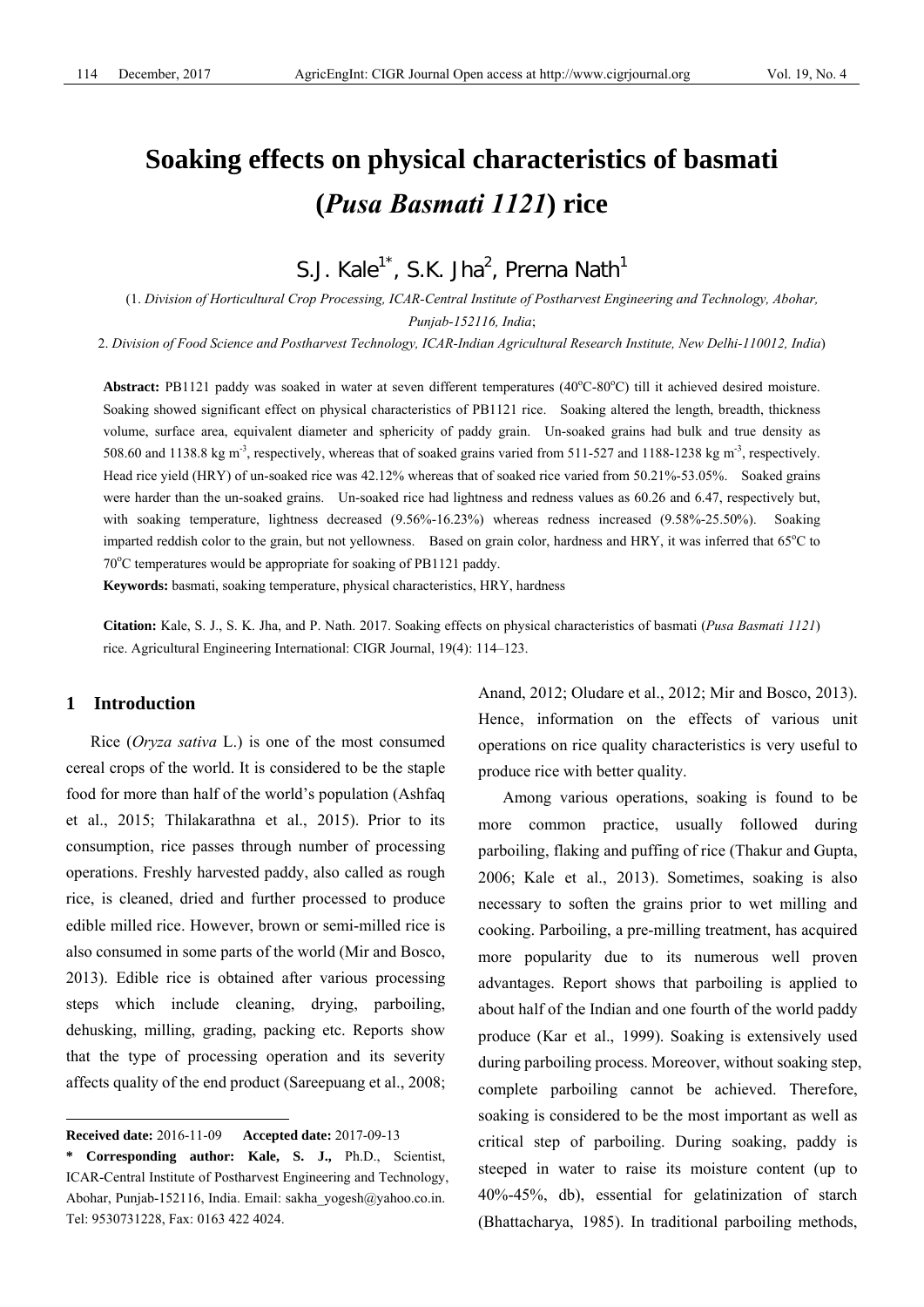soaking is carried out at room temperature which takes one to two days or even more time. However, in modern parboiling methods, it is carried out at temperatures higher than the room temperature in order to reduce process time as water diffusion during soaking is a temperature dependent process (Igathinathane et al., 2005; Kale et al., 2013). Although, soaking at higher temperature reduces process time considerably, it may cause husk splitting as well as excessive leaching of the grain constitutes. Therefore, it is necessary to soak the paddy at optimum temperature. Various studies suggested the optimum temperature for soaking of different varieties of paddy in the range of 60ºC to 80ºC (Sridhar and Manohar, 2003; Akhter et al., 2014; Kale et al., 2015).

Even though soaking is an essential operation in rice milling industry, it affects quality characteristics of paddy which include physical characteristics, milling qualities, chemical composition, starch characteristics, cooking qualities etc. Important physical characteristics like axial dimensions, bulk density, true density, grain color, grain hardness, head rice yield (HRY) etc. are found to be affected by the severity of soaking (Bakshi and Singh, 1980; Ahromrit et al., 2006; Kashaninejad et al., 2007; Sareepuang et al., 2008). Grain dimensions, shape and densities are found important during grain handing, drying, storage etc. Also, color and length of milled rice provides visual assessment about its quality. In India, usually, light colored, long, slender grain is preferred over darker and short grain. Harder grain considered to be safe during storage. Also, harder grain possesses better milling qualities (Buggenhout et al., 2013). HRY is one of the most important quality parameter of rice. Rice milling efficiency is mostly quantified by HRY. All parboiling methods are intended to maximize HRY and to minimize the milling breakage. Therefore, information on effects of soaking on axial dimensions, shape, densities, grain color, hardness, HRY etc. of rice is very useful to the millers.

Rice varieties are mostly categorized on the basis of their length/shape (long, medium, short or round), aroma (aromatic or non-aromatic) and amylose content (waxy or non-waxy) (Araullo et al., 1976). In India, rice varieties are generally categorised as basmati and non-basmati varieties based on their aroma as well as length. In terms of consumer preference, basmati varieties are found to be superior over most of the non-basmati varieties. Basmati rice is a unique varietal group having long, slender grain, excessive elongation after cooking, soft and fluffy texture of cooked rice and pleasant aroma. These all characteristics, together, determine the uniqueness of basmati rice. Among various basmati varieties of India, Pusa Basmati 1121 (PB1121) variety is found more popular in domestic as well as international market. Paddy grain length (13-15 mm) and milled grain length (8- 8.3 mm) of PB1121 rice found to be higher than almost all the traditional as well as improved basmati varieties (Anand, 2012; Patel et al., 2013). Also, its elongation (17-18 mm) after cooking has imparted it a unique status in the market. However, its milling breakage is more due to higher length. Therefore, in order to increase the HRY, this variety needs to be parboiled. Although, parboiling of basmati varieties is not desirable due to its adverse effect on aroma, increase in HRY with improvements in cooking qualities along with nutritional content can compensate such loss. Since last few years, some of the rice mills in India have started to parboil the basmati rice (Marie-Vivien et al., 2005; Srinivasa et al., 2013). Some studies have also been conducted to parboil the selected Pakistani basmati varieties which encourage the parboiling of PB1121 rice (Saeed et al., 2011; Akhter et al., 2014). Moreover, aroma is found to be less important parameter in case of PB1121 rice, compared to other basmati varieties which further encourages its parboiling (Anand, 2012).

Volumes of literatures are available on parboiling of non-basmati varieties of rice. Attempts have also been made to evaluate the effects of soaking alone on quality characteristics of different rice varieties. However, very limited information is available on the effects of soaking step on quality characteristics of basmati varieties of rice. In our previous study, soaking induced alterations in chemical composition, starch characteristics and glycemic index of PB1121 rice was determined (Kale et al., 2015). But, the soaking effects on physical characteristics of PB1121 rice are yet to be studied. Therefore, present study was undertaken to evaluate the effects on variable soaking on selected physical characteristics of this variety.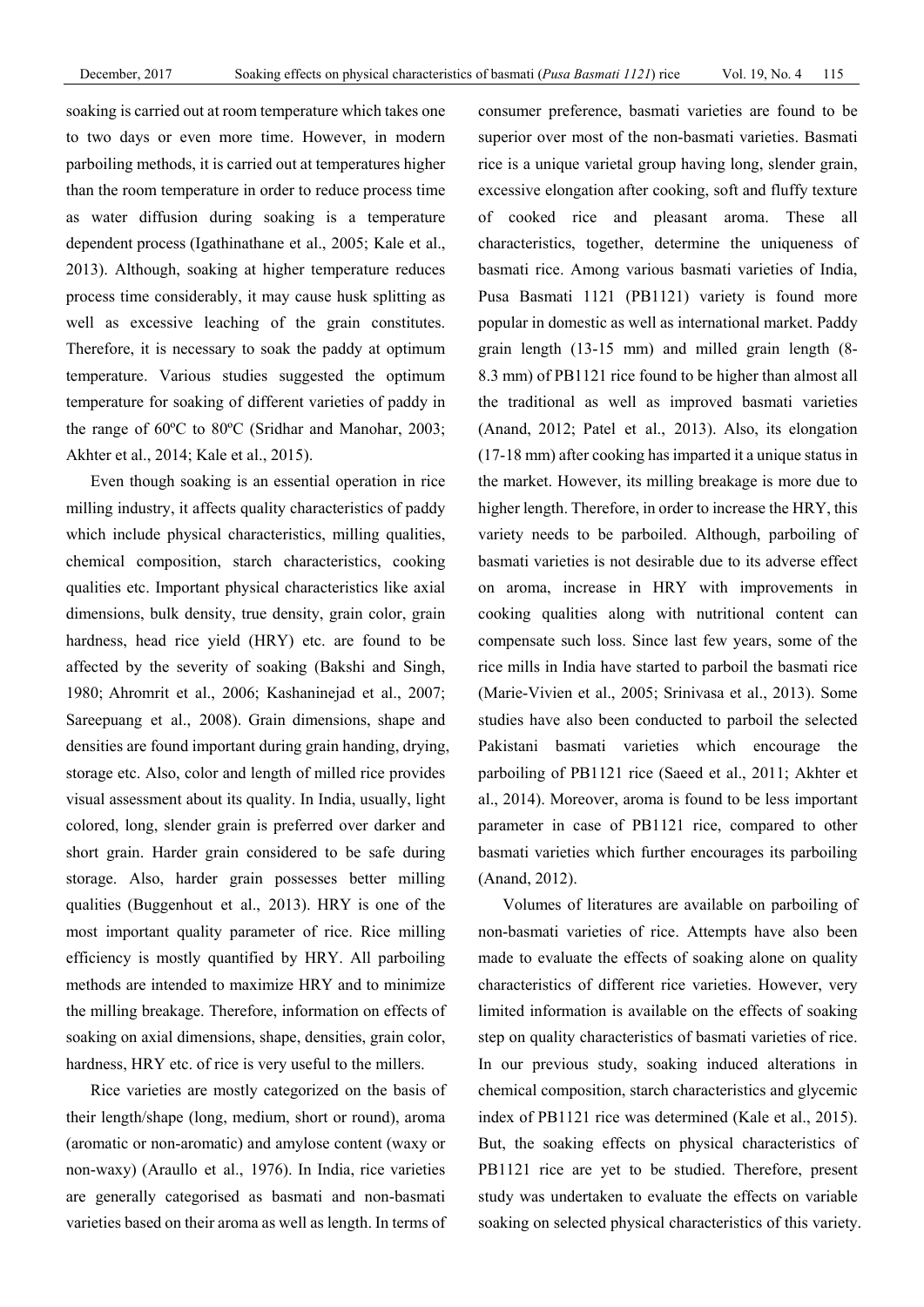Severity of soaking parameters (soaking temperature and time) during parboiling can be decided if one knows the various changes occurred in the soaked grains.

# **2 Materials and methods**

#### **2.1 Un-soaked paddy**

Freshly harvested paddy (PB1121) grains were obtained from the field of ICAR-Indian Agricultural Research Institute, New Delhi, India. Grains were cleaned and screened to get samples of uniform size. Paddy grains were further dried and stored at room temperature  $(20^{\circ}$ C-35 $^{\circ}$ C) till the experiment was conducted. Grains used for the experiment were at average moisture content of 13.77% (db).

#### **2.2 Soaking of paddy**

Paddy samples (200±0.5g) were soaked in 500 mL of distilled water at different seven levels of temperatures 40°C, 50°C, 60°C, 65°C, 70°C, 75°C and 80°C in a water bath (MAC, MSW-275, Micro Scientific Works (R), Delhi, India) with temperature control facility. Each sample was soaked till it achieved critical moisture content (CMC) of soaking, approximately 42% (db), as determined in our previous study (Kale et al., 2013). The time required for attaining CMC at  $40^{\circ}$ C,  $50^{\circ}$ C,  $60^{\circ}$ C, 65<sup>o</sup>C, 70<sup>o</sup>C, 75<sup>o</sup>C and 80<sup>o</sup>C was 810, 480, 390, 345, 232.5, 157.5 and 97.5 min, respectively. Soaked paddy grains were then used for further analysis.

# **2.3 Axial dimensions, shape, volume and density characteristics of paddy**

Surface moisture of soaked paddy grains was removed using blotting paper and soaked as well as un-soaked paddy grains were subsequently evaluated for various physical characteristics using standard methods as previously used by Reddy and Chakraverty (2004) and Varnamkhasti et al*.* (2007). Axial dimensions were measured using digital vernier calliper having resolution of 0.01 mm (Mitutoyo Corporation, Japan). True density was determined by toluene displacement method (Garnayak et al., 2008). Porosity, equivalent diameter, volume, surface area and sphericity were calculated using following formulae (Varnamkhasti et al., 2007). Slenderness ratio was calculated using related Equations (1)-(6) (Firouzi et al., 2010).

$$
Porosity (\varepsilon) = \frac{\rho_t - \rho_b}{\rho_b} \times 100
$$
 (1)

where,  $\rho_t$  is true density and  $\rho_b$  is bulk density of grains.

$$
\text{Equivalent diameter } (D_p) = \left[ 4L \left( \frac{W + T}{4} \right)^2 \right]^{1/3} \tag{2}
$$

Volume 
$$
(V) = 0.25 \left[ \left( \frac{\pi}{6} \right) L(W + T)^2 \right]
$$
 (3)

Surface area 
$$
(S) = \frac{\pi B L^2}{2L - B}
$$
 (4)

where,  $B = \sqrt{WT}$ .

Sphericity 
$$
(\phi) = \frac{(LWT)^{\frac{1}{3}}}{L}
$$
 (5)

Slenders ratio 
$$
(sr) = \frac{L}{W}
$$
 (6)

#### **2.4 Head rice yield**

Soaked paddy grains were dried under shed to achieve 13.64% (db) moisture content, approximately equal to that of un-soaked paddy. Both un-soaked as well as soaked (dried) paddy grains were dehusked using rubber roll sheller (Ambala Associates, Ambala, India) to obtain brown rice, husk, broken and un-husked grains and these components were expressed as a percentage of paddy weight. Brown rice was polished using abrasive polisher (Ambala Associates, Ambala, India) to produce milled/polished rice with 8% degrees of milling. Milled rice, broken and bran obtained during milling were expressed as a percentage of brown rice. Percent brown rice (on paddy basis) and percent milled rice (on brown rice basis) were used to determine the head rice yield (on paddy basis) of un-soaked and soaked grains.

### **2.5 Grain hardness**

Hardness of un-soaked and soaked milled grains (about 8% degrees of milling) was determined using Texture analyzer (Model *TA+Di*, Stable Micro Systems, UK) and by applying three-point bending concept. During measurement, grain was kept horizontal on two parallel walls of platform such that only ends of the grain rested and remaining body could not touch platform (Figure 1). Grain was considered as simply supported beam and a point load was applied at the centre of the grain using spherical probe (P/5 S, diameter 5 mm). Force required to fracture the grain was considered as the grain hardness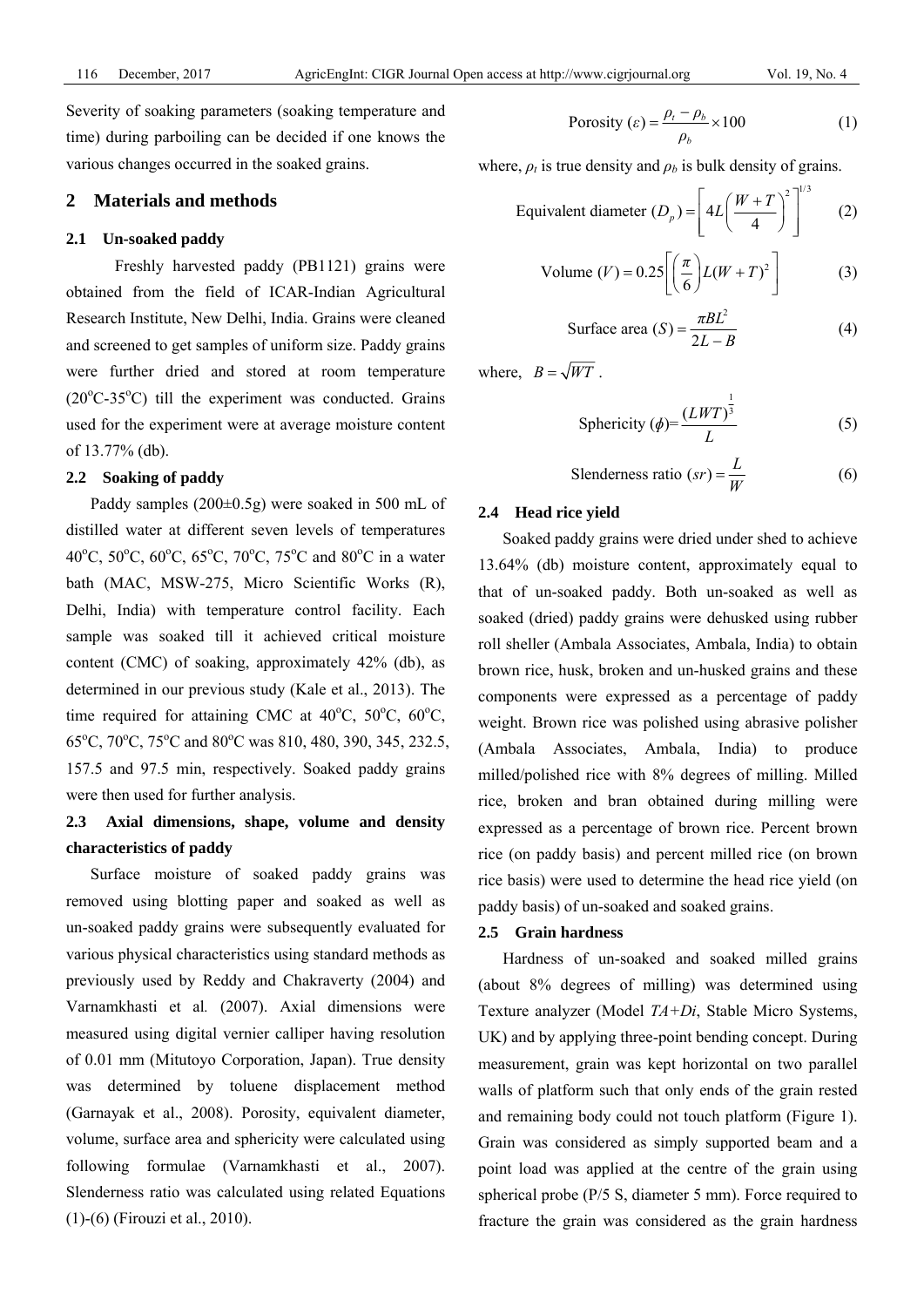and its values were obtained in Newton (N).



Figure 1 Three-point bending measurement of rice grain

#### **2.6 Grain color**

Color of milled grains (about 8% degrees of milling) was determined as per CIE *L*\*, *a*\*, and *b*\* color system, where  $L^*$  was lightness,  $a^*$  was redness and  $b^*$  was yellowness. Hunter color Lab (LX 17760, LabScan XE, Hunter Associates Laboratory Inc, USA) was used to determine the color coordinates *L*\*, *a*\*, and *b*\*. The total color difference (Δ*E*) was calculated using Equation (7).

$$
\Delta E = \sqrt{\left(L_{sample}^* - L_{ref}^*\right)^2 + \left(a_{sample}^* - a_{ref}^*\right)^2 + \left(b_{sample}^* - b_{ref}^*\right)^2}
$$
\n(7)

The unsoaked grains were used as a reference (called as "ref") sample.

#### **2.7 Statistical analysis**

Linear dimensions, equivalent diameter, volume, surface area, sphericity, slenderness ratio and hardness were replicated twenty times whereas bulk density, true density, porosity, color and HRY were determined in triplicate and the means were reported. Duncan's multiple range test was performed to test the statistical differences in these characteristics. SPSS software (version 16.0) was used to conduct the tests. The significance was accepted at 5% levels of significance ( $\alpha$  = 0.05).

Correlations and regressions between different variables were determined using Addin software XLSTAT (version 2014.5.03). In present study, seven soaking temperatures were used for soaking of paddy, hence, number of observations (*n* value) was 7. Correlations among variables were represented by Pearson correlation coefficient,  $r$  (ranged from  $-1$  to 1) whereas regression between dependent variables (physical characteristics) and independent variable (soaking temperature) was represented by coefficient of determination,  $R^2$  (ranged from 0 to 1).

Principal component analysis (PCA) was performed to determine the relationships between various physical characteristics as well as their association with soaking treatment. Addin software XLSTAT (version 2014.5.03) was used to perform PCA.

# **3 Results and discussion**

Moisture required for complete gelatinization of starch is raised through soaking step of parboiling. However, on moisture absorption, paddy grain changes its physical characteristics. Such changes in physical characteristics of paddy are more pronounced after soaking, compared to steaming step of parboiling.

#### **3.1 Effect of soaking on axial dimensions paddy**

In present study, un-soaked paddy had 13.77% (db) moisture content whereas soaked paddy had about 42% (db), which indicated that soaking increased the moisture content of paddy by almost 28%-29%. Axial dimensions of paddy grains were found to be significantly  $(a=0.05)$ affected by soaking process. Moisture gain during soaking was the major reason behind dimensional change. Starch granules present in the endosperm swell after water absorption and cause the dimensional change. Another reason is the filling and subsequent widening of cracks present in the grain during soaking (Ahromrit et al., 2006). It is evident from Table 1 that statistical difference  $(a=0.05)$  was observed between length (*L*) and thickness (*T*) of un-soaked and soaked paddy. However, no significant change was observed in grain breadth (B) after soaking. Results also revealed that length, breadth and thickness did not show any correlation with each other. Pearson correlation coefficient (*r*) for length and breadth was 0.45 whereas for length and thickness, it was found as –0.30 and for breadth and thickness as 0.47 (Table 4).

Table 1 also indicates that soaking induced increase was found higher (7.63% to 11.37%) in grain thickness, compared to length and breadth. Highest variation in grain thickness in comparison to length and breadth is also shown by principal component analysis (Table 9) which indicated that grain thickness was associated with Principal Component 1 (65.05% variance explained) and had highest loading value (0.9951) whereas length and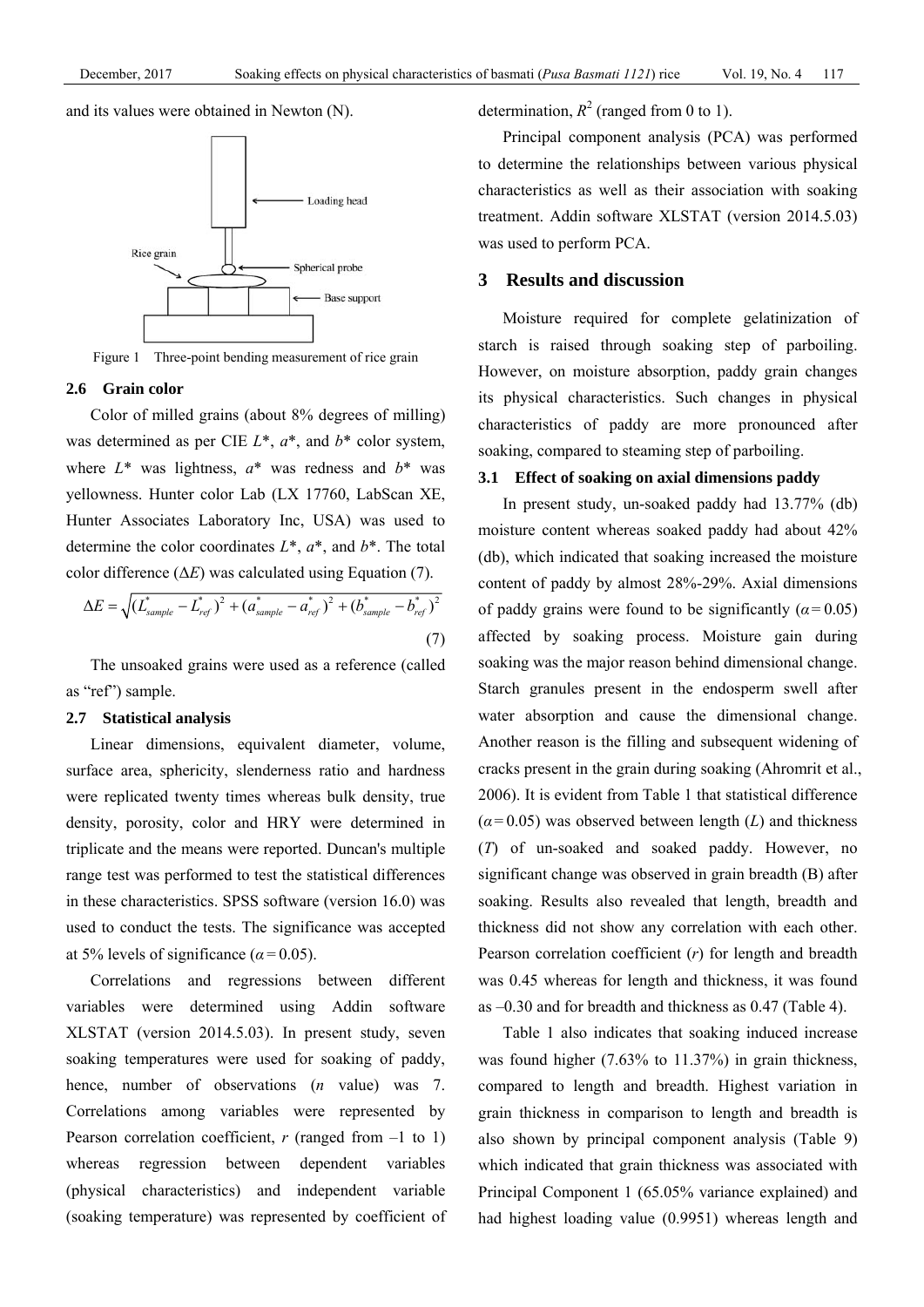breadth were found to be associated with Principal Component 2 (16.45% variance explained) and had loading values as 0.8555 and 0.7366, respectively thereby indicating that thickness was more important variable than length and breadth. Generally, milled rice grain has tendency to expand along the length, like its elongation during cooking. Because, cell arrangement in the longitudinal direction of milled rice grain is different than that in the transverse direction which causes preferential breakdown of the endosperm cell walls in a lengthwise direction. But, present study revealed that paddy expanded more along the thickness as compared to length. Thus, it can be inferred that in case of milled rice, grain is free to expand lengthwise, however, in case of paddy grain, husk provides obstruction to the grain to swell and expand lengthwise. This might be the reason behind more increase in paddy grain thickness compared to length and breadth. Unlike length, breadth and thickness exhibited linear relationship  $(R^2=0.68$  and 0.89, respectively) with soaking temperature.

|  |  | Table 1 Axial dimensions of un-soaked and soaked paddy |  |  |  |  |  |
|--|--|--------------------------------------------------------|--|--|--|--|--|
|--|--|--------------------------------------------------------|--|--|--|--|--|

| Treatment      | Length<br>$(L)$ , mm | <b>Breadth</b><br>$(B)$ , mm | Thickness<br>$(T)$ , mm | Increase in<br>$T_{\rm s}$ % |
|----------------|----------------------|------------------------------|-------------------------|------------------------------|
| Un-soaked      | $12.70\pm0.63c$      | $2.36 \pm 0.08a$             | $1.85 \pm 0.07a$        |                              |
| $40^{\circ}$ C | $12.61 \pm 0.43$ hc  | $2.28 \pm 0.45a$             | $1.99 \pm 0.08$ b       | 7.63                         |
| $50^{\circ}$ C | $12.63 \pm 0.66$ bc  | $2.38 \pm 0.14a$             | $199 \pm 0.06h$         | 7.88                         |
| $60^{\circ}$ C | $12.72 \pm 0.46$ bc  | $2.43 \pm 0.10a$             | $2.00 \pm 0.06$         | 8.20                         |
| $65^{\circ}$ C | 12.44 $\pm$ 0.48a    | $2.43 \pm 0.11a$             | $2.03 \pm 0.07$ b       | 9.72                         |
| $70^{\circ}$ C | $12.63 \pm 0.47$ ab  | $2.39 \pm 0.09a$             | $2.04 \pm 0.09$ h       | 10.28                        |
| $75^{\circ}$ C | $12.61 \pm 0.63$ ab  | $2.43 \pm 0.13a$             | $2.05 \pm 0.07$ h       | 10.80                        |
| $80^{\circ}$ C | $12.67\pm0.50$ bc    | $2.44\pm 0.11a$              | $2.06\pm0.21h$          | 11.37                        |

Note: Values followed by same letter in a column do not differ significantly  $(a=0.05)$ 

### **3.2 Effect of soaking on shape and volume characteristics**

Volume (*V*), surface area (*S*), equivalent diameter (*Dp*), sphericity (*ɸ*) and slenderness ratio (*Ra*) of un-soaked paddy grain were found significantly  $(\alpha=0.05)$ different than that of soaked paddy grain (Table 2). Volume, surface area, equivalent diameter and sphericity of paddy grain increased whereas slenderness ratio was found to be decreased after soaking. Volume of single un-soaked paddy grain was  $29.35$  mm<sup>3</sup> and it increased (4.94%-14.62%) with soaking temperature. Highest increase (14.62%) in grain volume was observed at  $80^{\circ}$ C. Values of surface area, equivalent diameter, sphericity and slenderness ratio of un-soaked paddy grain were 45.28 mm2 , 3.83 mm, 0.30 and 5.40, respectively. However, on soaking, surface area, equivalent diameter and sphericity increased by 1.88%-7.88%, 1.57%-4.44% and 3.33%-6.67%, respectively whereas slenderness ratio decreased by 1.48%-5.19%. Slenderness ratio decreased with soaking temperature up to  $70^{\circ}$ C but again increased at  $75^{\circ}$ C and  $80^{\circ}$ C.

Increase in volume, surface area, equivalent diameter and sphericity of paddy grain after soaking might be attributed to increase in grain thickness on water absorption. However, decrease in slenderness ratio (i.e. length to breadth ratio) after soaking might be due to more increase in breadth (up to 3.65%) as compared to length (up to 0.20%) during soaking. Correlation matrix (Table 4) shows that volume, surface area and equivalent diameter were positively correlated (*r*>0.98) to each other and change in one was associated with change in other two characteristics.

| Table 2 Volume (V), surface area (S), equivalent diameter $(D_n)$ , sphericity ( $\phi$ ) and slenderness ratio of un-soaked |
|------------------------------------------------------------------------------------------------------------------------------|
| and soaked paddy grain                                                                                                       |

| Treatment      | Volume $(V)$ , mm <sup>3</sup> | Surface area $(S)$ , mm <sup>2</sup> | Equivalent Diameter $(D_n)$ , mm | Sphericity $(\phi)$ | Slenderness ratio $(sr)$ |
|----------------|--------------------------------|--------------------------------------|----------------------------------|---------------------|--------------------------|
| Un-soaked      | $29.35 \pm 1.91a$              | $45.28 \pm 2.37a$                    | $3.83 \pm 0.08a$                 | $0.30 \pm 0.01a$    | $5.40\pm0.34h$           |
| $40^{\circ}$ C | $30.80 \pm 2.31$ ab            | $46.13 \pm 2.32$ ab                  | $3.89 \pm 0.10$ ab               | $0.32 \pm 0.01$ b   | $5.17 \pm 0.26a$         |
| $50^{\circ}$ C | $31.67\pm3.12ab$               | $47.27 \pm 3.28$ ab                  | $3.92\pm 0.13$ ab                | $0.31 \pm 0.01$ ab  | $5.32\pm0.37h$           |
| $60^{\circ}$ C | $32.62 \pm 2.03$ ab            | $48.14 \pm 2.06$ h                   | $3.96 \pm 0.08$ ab               | $0.31 \pm 0.01$ ab  | $5.25 \pm 0.31a$         |
| $65^{\circ}$ C | $32.42 \pm 2.42$ ab            | $47.63 \pm 2.24$ ab                  | $3.95 \pm 0.10$ ab               | $0.32 \pm 0.01$ b   | 5.12 $\pm$ 0.32a         |
| $70^{\circ}$ C | $31.40 \pm 2.20$ ab            | $46.56 \pm 2.14$ ab                  | $3.91 \pm 0.09a$                 | $0.32 \pm 0.01$ b   | 5.12 $\pm$ 0.29a         |
| $75^{\circ}$ C | $33.07 \pm 2.94$ ab            | $48.39 \pm 2.90$ ab                  | $3.98 \pm 0.12$ ab               | $0.32\pm0.01h$      | $5.21 \pm 0.37$ a        |
| $80^{\circ}$ C | $33.64\pm4.11h$                | $48.85\pm3.48h$                      | $4.00\pm0.15h$                   | $0.32\pm0.01h$      | $5.20 \pm 0.27a$         |

Note: Values followed by same letter in a column do not differ significantly  $(a=0.05)$ .

# **3.3 Effect of soaking on density characteristics**

Bulk and true densities are important physical

characteristics of paddy and found useful during grain handling, storage etc. Bulk density is also required during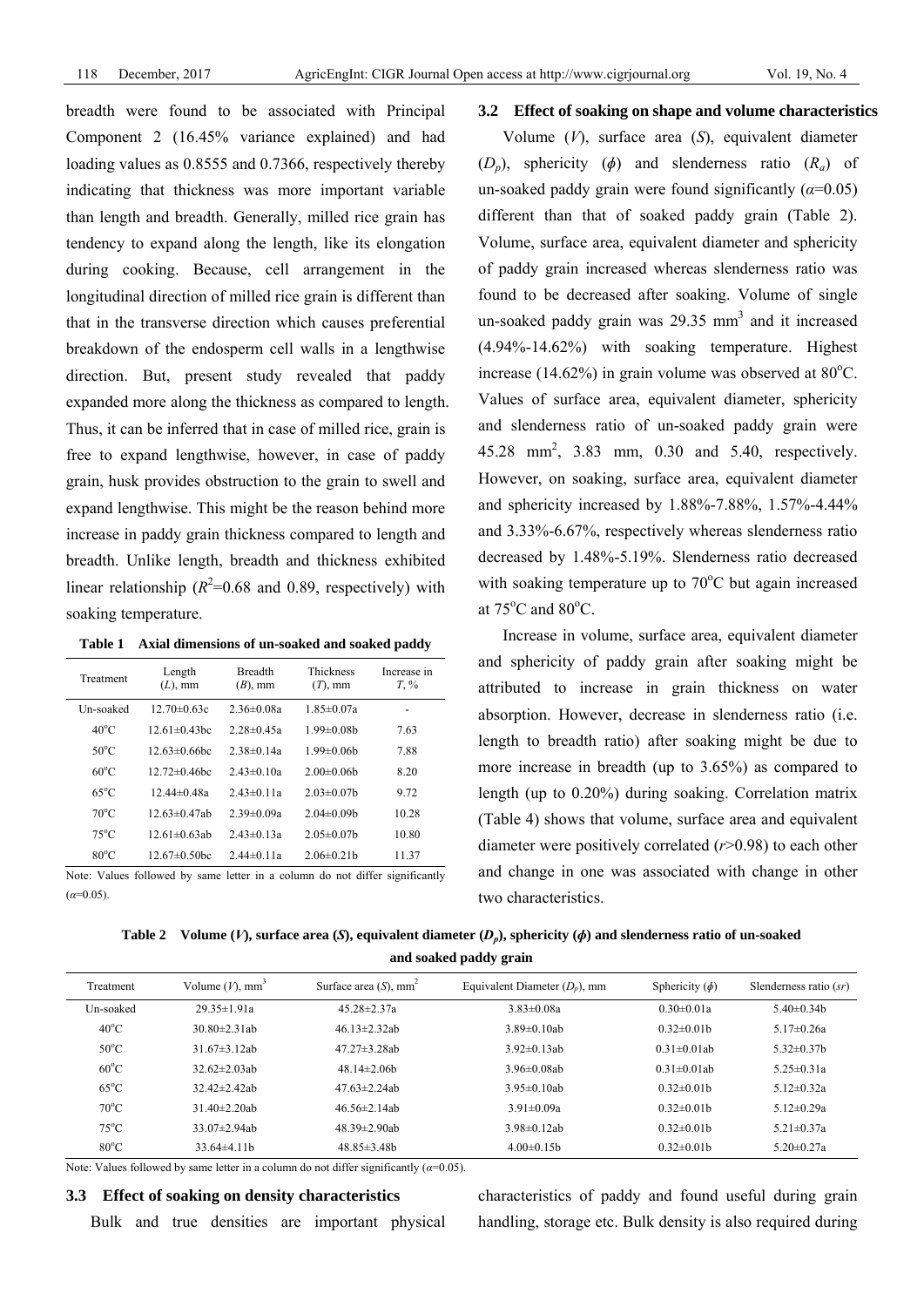determination of water requirement for soaking of paddy in bulk. In present study, Table 3 presents the bulk density, true density and porosity of PB1121 paddy. Table 3 shows that soaking temperature significantly  $(\alpha=0.05)$  affected the bulk and true densities of soaked paddy. Un-soaked grains had bulk and true density as 508.60 and 1138.8 kg  $\text{m}^3$ , respectively and increase in soaking temperature caused the corresponding increase in bulk (0.57% to 3.78%) and true (4.37% to 8.74%) densities. Although, volume of grains increased after soaking at all temperatures (Table 2), still increase in bulk and true densities was observed. This might be attributed to less increase in volume of grains as compared to corresponding increase in weight of the grain due to moisture gain (Kashaninejad et al., 2007). Increase in bulk density (by 3.61%) and true density (by 4.14%) of milled rice (Var. Tarom Mahali) after soaking have also been reported by Kashaninejad et al. (2007). Correlation

matrix (Table 4) indicates that bulk density and true density were positively correlated (*r*=0.92) and increase in one was associated with increase in other. Both bulk and true densities were found to be exhibited a linear relationship  $(R^2=0.84$  and 0.93, respectively) with soaking temperature.

**Table 3 Bulk density, true density and porosity of un-soaked and soaked paddy** 

| Treatment       | Bulk density, kg m <sup>-3</sup> | True density, $kg \, \text{m}^{-3}$ | Porosity, %       |
|-----------------|----------------------------------|-------------------------------------|-------------------|
| Un-soaked       | $508 \pm 608a$                   | $1138 \pm 6.79a$                    | 55.34 $\pm$ 0.38a |
| $40^{\circ}$ C  | $512\pm 6.12d$                   | 1188±8.49c                          | $56.87\pm0.21h$   |
| 50 $^{\circ}$ C | $511 \pm 608$ hcd                | $1192 \pm 5.95c$                    | 57 $10\pm 0$ 30b  |
| $60^{\circ}$ C  | $516\pm 2.03cd$                  | $1202 \pm 871c$                     | 57.04 $\pm$ 0.15h |
| $65^{\circ}$ C  | $521 \pm 5.99$ abcd              | $1220 \pm 1.94c$                    | 57 $27\pm 0.46$ h |
| $70^{\circ}$ C  | $527 \pm 5$ 24abcd               | $1232 \pm 1009$ h                   | 57.23 $\pm$ 0.25b |
| $75^{\circ}$ C  | $523 \pm 643$ ah                 | $1232 \pm 10.06$                    | 57.50 $\pm$ 0.20b |
| $80^{\circ}$ C  | 527 $\pm$ 608abc                 | $1238 \pm 6.57$                     | $57.38\pm0.62h$   |

Note: Values followed by same alphabet in a column do not differ significantly  $(a=0.05)$ 

| Table 4 Correlation matrix of physical characteristics of paddy |
|-----------------------------------------------------------------|
|-----------------------------------------------------------------|

| Variables        | L       | B       | T       | $\boldsymbol{V}$ | S       | $D_p$   | $\phi$  | AR      | Bulk density | True density | Porosity |
|------------------|---------|---------|---------|------------------|---------|---------|---------|---------|--------------|--------------|----------|
| T<br>L           | 1       |         |         |                  |         |         |         |         |              |              |          |
| $\boldsymbol{B}$ | 0.45    | 1       |         |                  |         |         |         |         |              |              |          |
| $\cal T$         | $-0.30$ | 0.47    | 1       |                  |         |         |         |         |              |              |          |
| V                | 0.20    | 0.74    | 0.86    | 1                |         |         |         |         |              |              |          |
| S                | 0.35    | 0.78    | 0.78    | 0.99             | 1       |         |         |         |              |              |          |
| $D_p$            | 0.20    | 0.73    | 0.86    | 1.00             | 0.99    | 1       |         |         |              |              |          |
| $\phi$           | $-0.60$ | 0.14    | 0.89    | 0.62             | 0.49    | 0.62    | 1       |         |              |              |          |
| AR               | 0.72    | $-0.14$ | $-0.80$ | $-0.48$          | $-0.34$ | $-0.49$ | $-0.92$ | 1       |              |              |          |
| Bulk density     | $-0.29$ | 0.61    | 0.83    | 0.71             | 0.62    | 0.71    | 0.75    | $-0.73$ | 1            |              |          |
| True density     | $-0.28$ | 0.58    | 0.98    | 0.86             | 0.77    | 0.86    | 0.86    | $-0.78$ | 0.92         | 1            |          |
| Porosity         | $-0.26$ | 0.44    | 0.98    | 0.86             | 0.78    | 0.85    | 0.84    | $-0.73$ | 0.71         | 0.93         |          |

Note: Values in bold are different from 0 with a significance level of *α*=0.05.

Porosity of PB1121 paddy was not affected significantly  $(a=0.05)$  by soaking temperature. Its value for un-soaked paddy was 55.30%, whereas, it varied from 56.87% to 57.50% after soaking at  $40^{\circ}$ C to  $80^{\circ}$ C. Almost constant porosity value (approximately 57%) of soaked grain might be due to simultaneous increase in bulk and true densities of paddy with soaking temperature. Such simultaneous increase in bulk and true densities might be due to the expansion and swelling of grains, coupled with more uptake of moisture (Kibar et al., 2010).

Biplot (Figure 3) obtained during PCA indicates that thickness, bulk density, true density and porosity were located on the right side of the Principal Component 1 (65.05% variance explained) and found to be correlated (grouped) to each other. Therefore, it can be inferred that densities were affected more by grain thickness, compared to length and breadth.

Though, statistical differences were observed among values of axial dimensions, shape, volume and density characteristics of paddy soaked at different temperatures, from a practical standpoint, these differences were very little to not significant. However, considerable difference was observed between above characteristics of un-soaked and soaked (at any temperature in the range of  $40^{\circ}$ C to 80° C) paddy grains.

#### **3.4 Milling analysis of un-soaked and soaked paddy**

Head rice yield (HRY) is one of the most important characteristics with commercial point of view. Almost all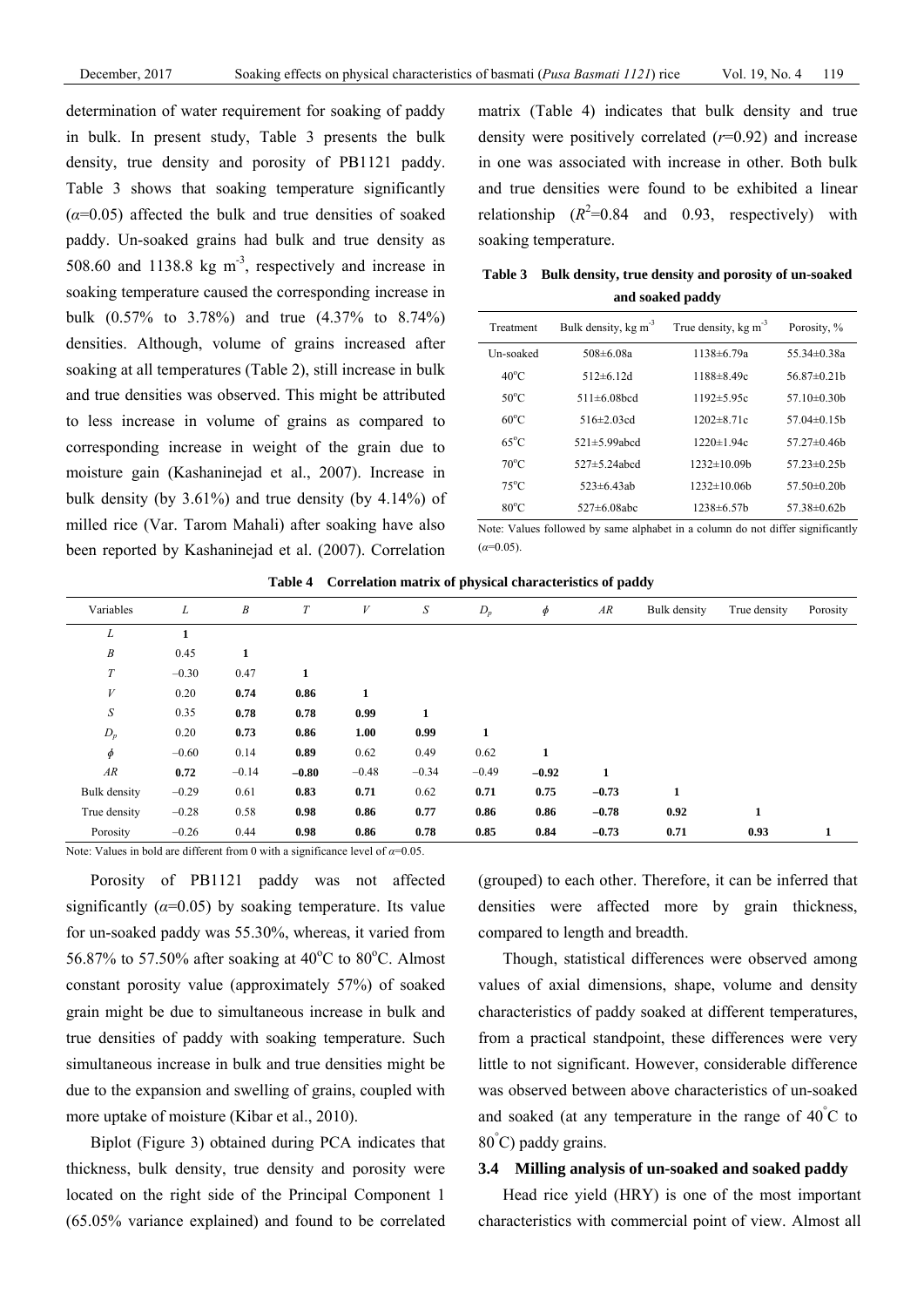the parboiling methods are aimed to increase the HRY. In present study, results (Table 5) revealed that soaking made dehusking easier. Percent brown rice obtained from soaked paddy was found significantly  $(\alpha=0.05)$ higher (13.00%-14.84%) than that obtained from un-soaked paddy. Breakage during dehusking was much higher in case of un-soaked paddy (15.96% broken) as compared to soaked paddy (9.11%-11.74% broken). Table 5 also indicates that PB1121 paddy contains about 26%-27% husks. The husk content of other rice varieties has been reported in the range of 20%-25% of the paddy weight (Champagne et al., 2004; Delcour and Hoseney, 2010).

It is evident from Figure 2 and Table 5 that soaking increased the HRY (paddy basis) significantly  $(\alpha=0.05)$ . HRY of un-soaked rice was found as 42.12%, whereas, that of soaked rice varied from 50.21% to 53.05%. Such increase in HRY after soaking (at all the temperatures) might be due to loosening of husk and hardening of rice grain during soaking (Sridhar and Manohar, 2003; Mohapatra and Bal, 2006). Increase in HRY (brown rice basis) of KDML105 variety from 50.92% to 59.22%, 82.98% and 84.46% after soaking at 40°C, 50°C and 60°C, respectively has also been reported by Sareepuang et al. (2008). In present study, HRY exhibited almost linear relationship  $(R^2=0.78)$  with soaking temperature. HRY was lowest at  $40^{\circ}$ C (50.21%) and found to be increased with soaking temperature. Such soaking induced increase in HRY might be due to partial gelatinization of starch at higher temperatures, thereby increase in grain hardness and hence the HRY (Bhattacharya, 1985; Mohapatra and Bal, 2006).

**Table 5 Head rice yield of un-soaked and soaked paddy** 

| Dehusking<br>Treatment |       |           |         |                    | Polishing |           |         | HRY on paddy basis. |
|------------------------|-------|-----------|---------|--------------------|-----------|-----------|---------|---------------------|
|                        | BR. % | Broken, % | Husk, % | Un-husked paddy, % | WR, %     | Broken, % | Bran, % | $\frac{0}{0}$       |
| Un-soaked              | 52.23 | 15.96     | 23.21   | 7.25               | 80.64     | 12.6      | 6.76    | $42.12 \pm 2.13a$   |
| $40^{\circ}$ C         | 59.85 | 9.11      | 25.25   | 4.78               | 83.89     | 8.93      | 6.18    | $50.21 \pm 3.11b$   |
| $50^{\circ}$ C         | 59.96 | 9.44      | 25.82   | 4.02               | 84.49     | 8.71      | 6.41    | $50.66 \pm 3.32 b$  |
| $60^{\circ}$ C         | 59.12 | 10.09     | 25.92   | 3.81               | 86.15     | 8.58      | 6.16    | $50.93 \pm 2.15b$   |
| $65^{\circ}$ C         | 59.34 | 9.67      | 24.92   | 3.75               | 87.01     | 7.87      | 5.9     | $51.63 \pm 4.22c$   |
| $70^{\circ}$ C         | 59.99 | 11.16     | 24.93   | 3.31               | 87.31     | 7.06      | 6.52    | $52.38 \pm 3.21$ cd |
| $75^{\circ}$ C         | 59.62 | 11.25     | 25.44   | 3.46               | 88.19     | 5.99      | 6.11    | $52.58 \pm 5.11$ cd |
| $80^{\circ}$ C         | 59.6  | 11.74     | 25.57   | 2.6                | 89.01     | 5.09      | 6.09    | $53.05 \pm 2.14$ d  |

Note: Values followed by same alphabet in a column do not differ significantly (*α*=0.05). Values for dehusking are based on paddy basis whereas values for polishing are based on brown rice basis.



Figure 2 HRY (%) of un-soaked and soaked paddy

# **3.5 Effect of soaking on grain hardness and color**

Grain hardness is very important quality parameter and can be related with HRY, cooking qualities, storage life etc. In present study, grain hardness was found to be affected significantly  $(a=0.05)$  by soaking temperature (Table 6). Higher soaking temperature imparted more hardness to the grains. Un-soaked grains had hardness as 8.08 N. However, it varied from 16.14 to 24.95 N when soaking temperature varied from 40°C to 80°C. Such soaking induced increase in hardness might be due to partial gelatinization of starch and thereby hardening of the grains (Bhattacharya, 1985). Swelling of starch after soaking completely heals the cracks and chalkiness of rice grain and improves its hardness (Mohapatra and Bal, 2006). Hardness showed a linear relationship with soaking temperature  $(R^2=0.94)$ . Increase in grain hardness with increasing soaking temperature (from  $60^{\circ}$ C to  $80^{\circ}$ C) has also been reported by Mir and Bosco (2013). Results also revealed that hardness showed positive correlation (*r*=0.94) with HRY. In other words, hardness and HRY found to be increased simultaneously, which is true theoretically also. However, hardness values were not found to be differed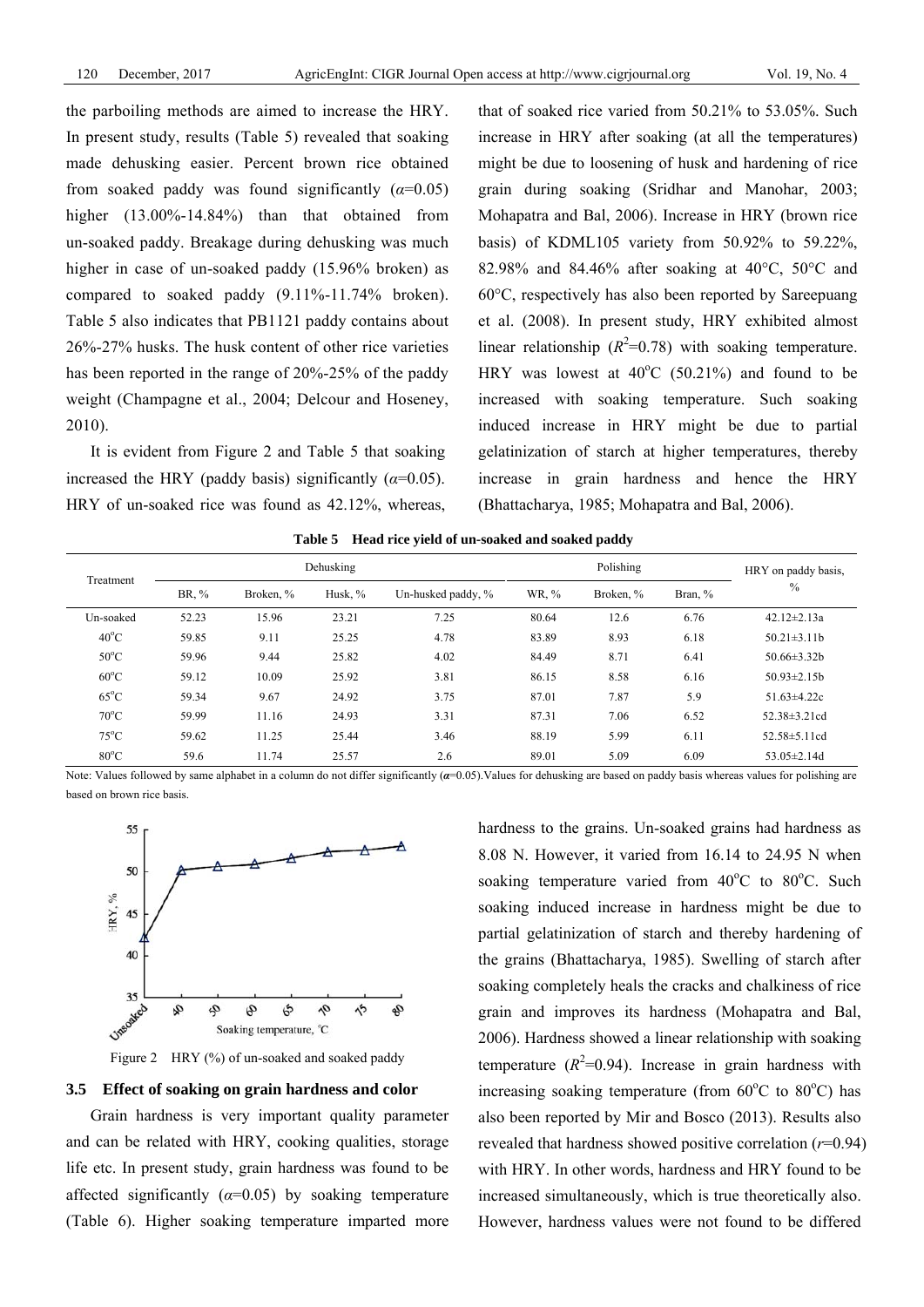considerably in case of grains soaked at  $40^{\circ}$ C to  $75^{\circ}$ C. The difference of 1 to 4 N is not considerable from practical point of view but hardness (8 N) of un-soaked grains and that of soaked grains (16-24 N) differed considerably which ultimately brought the difference in HRY.

| Treatment      | Hardness, N                                                               | $L^*$                              | $a^*$                                              | $h^*$             | AE.               |
|----------------|---------------------------------------------------------------------------|------------------------------------|----------------------------------------------------|-------------------|-------------------|
| Un-soaked      | $8.08 \pm 2.53a$                                                          | $60.26 \pm 0.10$ d                 | $6.47\pm0.11a$                                     | $23.21 \pm 0.39a$ | 0.00              |
| $40^{\circ}$ C | $16.14\pm3.38h$                                                           |                                    | $54.50\pm0.35c$ $7.34\pm0.18bc$ $23.14\pm0.06a$    |                   | 5.83a             |
| $50^{\circ}$ C | $18.11\pm3.24$ bc                                                         |                                    | $52.49\pm0.33h$ $7.77\pm0.05h$ c                   | $22.87\pm 0.04a$  | 7.89b             |
| $60^{\circ}$ C | $17.05 \pm 2.31$ hc                                                       | $52.52 \pm 0.49$ b                 | $7.09\pm0.21ab$ $21.90\pm1.02a$                    |                   | 7.87d             |
| $65^{\circ}$ C | $20.15\pm 2.90$ hcd $54.09\pm 0.67$ c $7.64\pm 0.11$ hc $23.17\pm 0.09$ a |                                    |                                                    |                   | 6.28 <sub>h</sub> |
| $70^{\circ}$ C | $20.71 \pm 4.43$ cd                                                       |                                    | $52.69\pm0.82$ b $7.35\pm0.72$ bc $23.00\pm1.55$ a |                   | 7.62c             |
| $75^{\circ}$ C | $20.38 \pm 2.63$ hc                                                       |                                    | $50.69 \pm 0.25a$ 7.62 $\pm$ 0.27bc                | $22.05 \pm 0.46a$ | 9.71e             |
| $80^{\circ}$ C | $24.95 \pm 4.18$ d                                                        | 50.48 $\pm$ 0.77a 8.12 $\pm$ 0.38c |                                                    | $23.00 \pm 0.35a$ | 9.92e             |

**Table 6 Hardness and color of un-soaked and soaked rice** 

Note: Values followed by same alphabet in a column do not differ significantly  $(\alpha=0.05)$ .

Grain color is very important quality characteristic of rice as most of the consumers select rice on the basis of its color also. In present study, grain color was found to be affected significantly  $(a=0.05)$  by soaking temperature. Table 6 indicates that un-soaked rice had lightness (*L*\*) value as 60.26 but it decreased (9.56%-16.23%) with soaking temperature indicating that higher temperature imparted darker color to the grain. Redness (*a*\*) of un-soaked grains was 6.47 and it increased (9.58% –25.50%) with soaking temperature, might be due to non-enzymatic browning caused by hydrothermal treatment (Bello et al., 2007). However, soaking temperature had no significant  $(\alpha=0.05)$  effect on yellowness  $(b^*)$  of the grains. Like  $a^*$ , total color difference  $(\Delta E)$  also increased (from 5.83 to 9.92) with soaking temperature. Such increase in Δ*E* might be due to the non-enzymatic browning of rice and diffusion of color pigments from husk and bran to the grain (Dutta and Mahanta, 2012). In present study, visual observations of grain color suggested that increase in Δ*E* up to 7.62 (corresponds to  $70^{\circ}$ C) would be acceptable.

Results indicated that *L\** and *a\** as well as *L\** and Δ*E* showed negative correlation  $(r=-0.84$  and  $-1$ , respectively) whereas a*\** and Δ*E* showed positive correlation (*r*=0.84). However,  $b^*$  possessed weak correlation ( $r \leq \pm 0.5$ ) with  $L^*$ , *a\** and Δ*E*. Thus, strong correlation between *a\** and Δ*E*  on one hand, while weak correlation between *b\** and Δ*E* on the other hand indicated that change in grain color after

soaking was mainly due to redness as compared to yellowness. Similar results are also represented by PCA (Table 7 and Figure 3) which indicates that Principal Component 1 (65.05% variance explained) was associated with *a\** and Δ*E* in one direction whereas *L\** in opposite direction. Thus, *L\**, *a\** and Δ*E* were found to be more important variables than *b\**. PCA (Figure 3) also shows that *a\** and Δ*E* were located close to each other and hence found to be highly correlated whereas *b\** was located at a considerable distance from *a\** and Δ*E.* Therefore, from results, it can be inferred that soaking imparted reddish or brownish color to the grain. However, it did not impart yellowness to the grains which is commonly found in parboiled rice.

**Table 7 Factor loadings for physical characteristics of un-soaked and soaked rice** 

| Variables      | Principal component 1 | Principal component 2 |
|----------------|-----------------------|-----------------------|
| Length         | $-0.2624$             | 0.8555                |
| <b>Breadth</b> | 0.4798                | 0.7366                |
| Thickness      | 0.9951                | $-0.0133$             |
| $L^*$          | $-0.9512$             | $-0.1975$             |
| $a^*$          | 0.8811                | $-0.0527$             |
| $h^*$          | $-0.2822$             | $-0.7202$             |
| $\Delta E$     | 0.9505                | 0.2016                |
| Bulk density   | 0.8038                | 0.0965                |
| True density   | 0.9683                | 0.0641                |
| Porosity       | 0.9837                | 0.0039                |
| <b>HRY</b>     | 0.5913                | $-0.2897$             |
| Hardness       | 0.9756                | 0.0214                |



Figure 3 Scores and loadings plot of first two principal components obtained for physical characteristics of un-soaked and soaked rice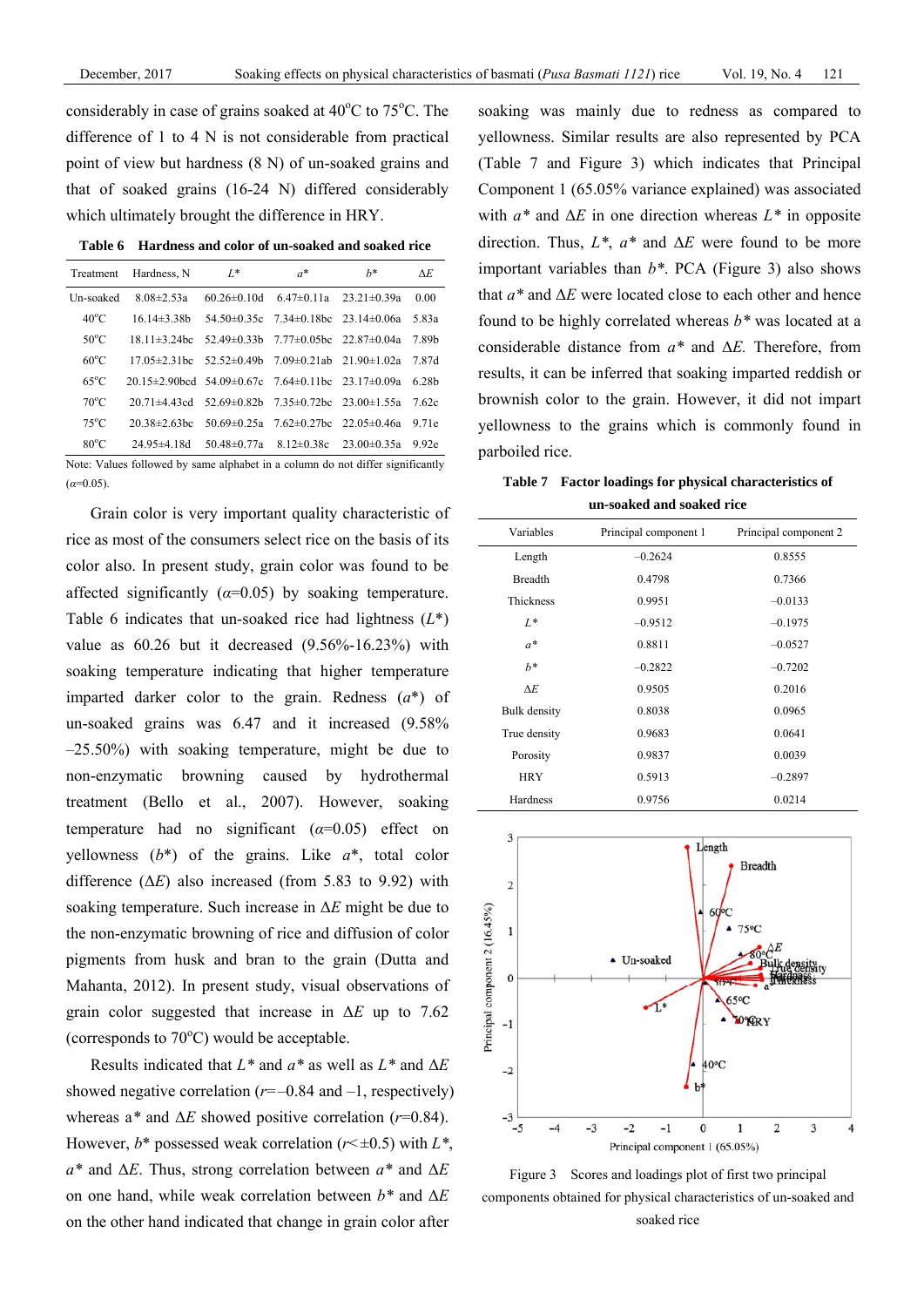# **3.6 Optimum soaking treatment based on color, hardness and HRY using PCA**

Soaking treatment, which brings minimum change in grain color (i.e. lower  $\Delta E$ ) and improves grain hardness and HRY, may be considered to be the optimum soaking treatment. In present study, from PCA results (Figure 3), it was observed that treatments  $75^{\circ}$ C and  $80^{\circ}$ C showed some association with grain hardness and HRY but were also found to be closely associated with Δ*E*, thereby indicating that grains soaked at these treatments were harder but were also found darker that was undesirable effect. Treatments un-soaked,  $40^{\circ}$ C and  $60^{\circ}$ C did not show any close association with grain hardness and HRY and hence could not be considered as optimum soaking treatments. However, treatments  $65^{\circ}$ C and  $70^{\circ}$ C are found to be strongly associated with HRY which is desirable effect. These treatments also showed some association with grain hardness and found to be located at considerable distance from Δ*E.* Therefore, it can be inferred that soaking of PB1121 paddy at  $65^{\circ}$ C to  $70^{\circ}$ C would be appropriate to produce rice with minimum color change and higher grain hardness along with improved **HRY** 

## **4 Conclusions**

Soaking showed significant (*α*=0.05) effect on physical characteristics of PB1121 rice. Soaking temperature affected paddy grain length and thickness significantly  $(\alpha=0.05)$ , however, it did not affect grain breadth. Maximum increase after soaking was found in paddy grain thickness (by 7.63% to 11.37%), compared to length which further revealed that swelling of starch granules was more pronounced along the grain thickness. Volume, surface area, equivalent diameter and sphericity of paddy grain increased by 4.94%-14.62%, 1.88%- 7.88%, 1.57%-4.44% and 3.33%-6.67%, respectively, whereas slenderness ratio was found to be decreased by 1.48%-5.19% after soaking. Soaking temperature affected density characteristics of PB1121 paddy significantly  $(\alpha=0.05)$ . Porosity increased after soaking but it was almost constant (approx. 57%) at all soaking temperatures, might be due to simultaneous increase in both bulk and true densities. HRY of un-soaked rice was found as 42.12%, whereas, that of soaked rice varied from 50.21% to 53.05%. Grains soaked at different temperatures were found harder and darker than the un-soaked grains. Soaking treatment affected the redness value of grain but had no effect on yellowness value. Therefore, it was inferred that soaking imparted reddish or brownish color to the grain, however, it did not impart yellowness. Based on PCA results, it was inferred that 65°C to 70°C temperatures would be appropriate for soaking of PB1121 paddy in order to produce rice with minimum color change and higher grain hardness and HRY.

#### **Acknowledgement**

The authors duly acknowledge the financial support and facilities provided by PG School, Indian Agriculture Research Institute, New Delhi and the Council of Scientific and Industrial Research, New Delhi during the course of study.

#### **References**

- Ahromrit, A., D. A. Ledward, and K. Niranjan. 2006. High pressure induced water uptake characteristics of Thai glutinous rice. *Journal of Food Engineering*, 72(3): 225–233.
- Akhter, M., H. S. Muzammil, Z. Haider, and U. Saleem. 2014. Changes in physico-chemical properties of some promising lines / varieties of rice (Oryza sativa L.) after parboiling. *International Journal of Devlopment Research*, 4(12): 2575–2580.
- Anand, R. 2012. Indian basmati rice industry. In *Horizon Research*, New Delhi, India, 1–14.
- Araullo, E. V., D. B. de Padua, M. Graham. 1976. *Rice Postharvest Technology*. Ottawa, Canada: International Development Research Centre.
- Ashfaq, M., M. S. Haider, I. Saleem, M. Ali, and A. Ali. 2015. Basmati-rice a class apart (A review). *Journal of Rice Research*, 3(4): 1–8.
- Bakshi, A. S., and R. P. Singh. 1980. Kinetics of water diffusion and starch gelatinization during rice parboiling. *Journal of Food Science*, 45(5): 1387–1392.
- Bello, M. O., M. P. Tolaba, and C. Suarez. 2007. Water absorption and starch gelatinization in whole rice grain during soaking. *LWT - Food Science and Technology*, 40(2): 313–318.
- Bhattacharya, K. R. 1985. Parboiling of rice. In *Rice Chemistry and Technology*, ed. B. O. Juliano, 289–348. Minnesota, USA: Association of Cereal Chemists Inc.